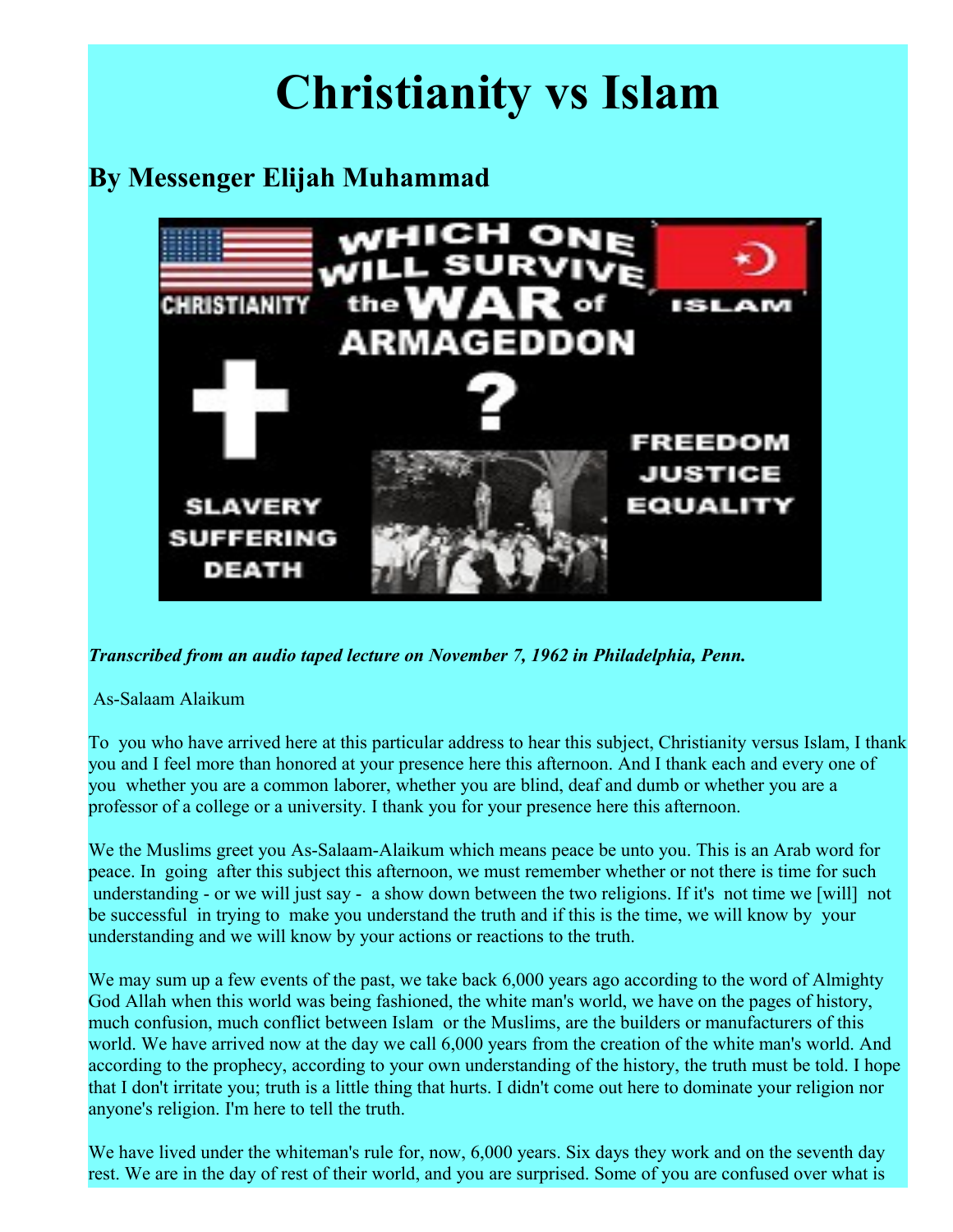taking place. But a knowledge of the history of this world and the prophecy explaining the ending of this world, you should not be surprised. Some of us have been so surprised that we go astray and exaggerate, heading in and out of the truth.

The so-called American Negro, who is not a Negro, but a slave name given to them by their slave-master, who had no love nor friendship for them, and after making them blind, deaf and dumb to the knowledge of themselves, they called them Negroes, which means something that is dead, lifeless, neutral. In words to say, that here stands a man that [has] no knowledge of himself and he's neutral, he's not one of us, nor is he one of their own kind, and that he's like something that is dead that you go take it and place it over here, sit it down or stand it up, it will remain in the position you put it in until you change that position.

These people have been mistreated by their slave-masters and the slave masters' children worse than any human being or beings that ever was on our planet earth according to history. We have suffered all kinds of cruelty, beatings, and murder, all the days since we have been in the Western Hemisphere; it's going on right at this hour. And today, truth must be told and the truth will free that man of his ignorant knowledge of his master and of himself.

I want you to remember again, that this subject, the two religions, it's not that I want you to go down on your knees and start praying this afternoon looking in the skies, no. I'm not actually teaching too much religion, because how can you learn religion unless you first learn yourself. Our people are so sold to religion; why, because they are the people of the divine family.

The so-called American Negroes [are] members of the Tribe of Shabazz. Shabazz was a scientist that went into what was then known as the jungle of East Asia, according to the Teachings of Almighty God, Allah, to me. Fifty thousand (50,000) years ago, he started with his family there in what you call today the jungles of Africa. There he taken his family and he started a civilization after his own ideas. He disagreed with the other 23 scientist and went for himself to prove what he thought was necessary for you and I to know, the same as Yakub. This particular knowledge awakens you; you can't read [it] in no 6,000 year old history.

The true knowledge or science of world that you and I are living in today was kept back, hidden and it was a secret among the scientist, until the world that you and I have known lived [out ] its time and work that it was created to do. Today we are closing in or rather it's disappearing and a new world is budding or giving birth in place of an old one.

We the so- called American Negroes, [are] members, I repeat, from a Tribe of ours by the name of Shabazz. This man 50,000 years ago, remember that fifty thousand (50,000) years ago, not 6,000 years ago, fifty thousand(50,000). We, the Nation of Islam, the Nation of righteous, the Nation of peace, we have always experimented among ourselves or on this and that, and that;s Why we know we are the greatest and the wisest people in the universe because our study of the life on other planets;we don't fine them experimenting among themselves or on their planet as we are; therefore, we know that we are the wisest people in the sun.

The so- called Negro, the black man, the lost and found member of a great original nation, the first on our planet: I want you to remember that we are the first on our planet. The planet did'nt come after or rather before us we was before the planet. I want you to pay good attention, take notes on what I say, attack me on the truth of it if you want to, I don't have time to contend with you here this afternoon in this short time that I am given, but you can write me, you can attack me through mail if you want to, I will answer you

Now, We, I say , was before the earth. We could not claim ourselves as being the creators of the universe: The Sun Moon and Star and the Earth, if we had been born or created after the earth. And if we came after the earth, then the earth is older then the God Who claimed to be master of the Earth.

There is so much talk going on today, since Almighty God Allah has visited us and revealed to us the truth that is necessary, very much necessary, that I go into the past to bring you up with the truth to the present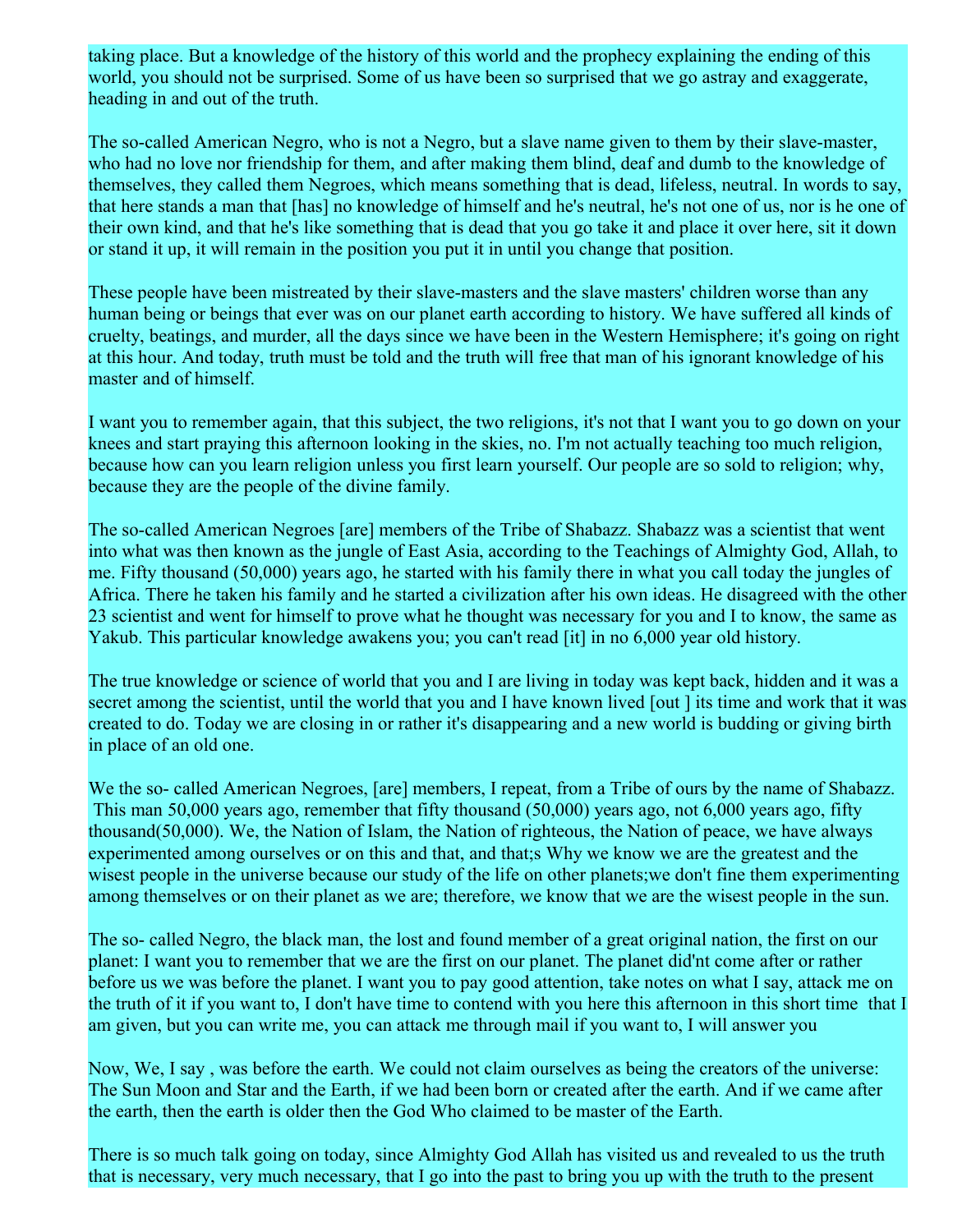time. Because that is the trouble with my people. They think they are inferior. They think they are something that God don't want Himself. They think that their particular knowledge and way of life is like that of all of our people, regardless to what part of earth the live in. And some think that they are superior in wisdom, in education than any of their kind in the earth.

This I say is a mistake that you are making yourself. It is due to the lack of knowledge of the black man. I want you to know these things before we go into argument over, ''he is teaching hate; he's teaching black supremacy."

I want to give to you the Blackmans' history. You can say that he's inferior. You can say that he's not superior. You can say that he's not the supreme people if you want to. That's up to you. But I will give you his history and I defy you to disprove it.

"We don't want religion." Some of us are so proud. There are a lot of Atheist being born among the people.

Today, living in a rich world and a fast world filled with sport and play, the so-called America Negro has been made drunken off such foolishness and today he's proud to walk around some of them and say "I don't believe in no God."

I want any Atheist to contend with me that he actually don't believe in a God. And I can prove to you that you are mistaken. You do believe in a God. One is Supreme over you. We all have that.

I say my beloved listeners, that if you feel that I am out of line, out of the order and law of the truth, you are welcome to attack me. But I would say, before I go further, I thank you, leaders of different organizations, as I have learned that some of you are here.

I thank you for your presence. And I hope that you and I can agree on facts and live in unity together. And some of you religious people that do not actually confess Islam, but you are religious people of your choice, I am happy that you are here.

Christianity, Islam, and the Hindu religion, or Buddhism, is three of the greatest religions of the people today; Christianity is the Youngest of them all..Buddhism is an old religion . And Islam is as old as God Himself.

Islam is not an organized religion. It's a religion to the very nature of God and His people. It is the natural religion of God and His people, so says the Holy Qur'an 30:30. And how do we say that it's not if we are from the first Father or the Creator of the Universe. Whatever His nature was, then we are that. If His nature was of evil, we are evil people. If His nature was good, then we are good people.

There is much confusion today over this revelation that has been revealed in America over the history of the two people, mainly black and white, that even I have lost a lot of friends amongst the Orthodox Muslims who are not able to agree that the nature in which we were created in is different from the nature of the white race, they are two different people Altogether. I am so sorry for your lack of knowledge of self and others, but if we can listen and try to huddle over the truth that is said or being taught, you should bear me witness that I am after good for you, not evil, but for good. I am not after you to tie you in with your slave-master to make you one of the members of his family, as he has already destroyed us. About 85% or 95% percent of us is destroyed by the slave master and his children according to one professor here today. Or, we don't have to do nothing but just glance at each other and we see and recognize the mark. You that want to further the destruction of your people, I want you to listen closely and after this, I hope you will bear witness to the truth that you would be a fool to destroy yourself.

We, the original people of the Earth, the universe, have no birth record; there is no such thing as 6,000 years ago God created the heavens and the earth and we are all from Adam. Get away from that story. We the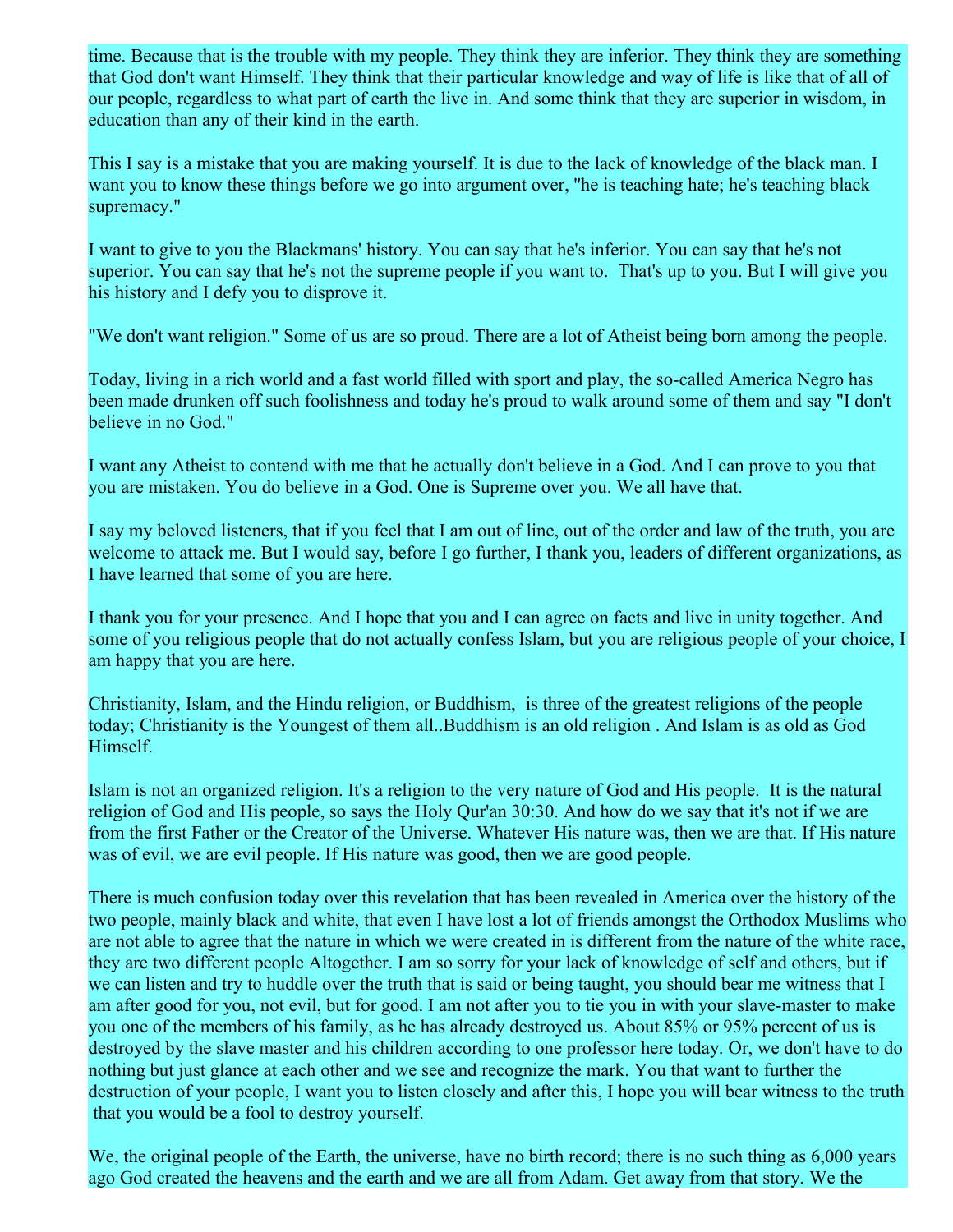Black Nation of the Planet Earth, are not from Adam; it is the white race that is from Adam, but not you and I. He was the beginning or the father of this race of people 6,000 years ago. He was a god himself, the father of this race of people, his name was yakub, they called him Jacob. He being a very smart and wise man with a large head, as you see that most of the white people have large heads, They used to call him the big head scientist in his day and time, because of the great massive head he had. I have to go after the history of you and I, to bring you up to our religion. We don't go and try to condemn without showing proof.

This particular nation of people, the black man, that my people have been made to despise, some of the college students, teachers and professors are even saying today that they don't even like black supremacy any more than they like white supremacy. They say now they don't like either one. I would like to question that professor on what kind of rule are you expecting to live under, or what color of people?

Since you have no knowledge of yourself and your history, and God Almighty has brought it to us, the best knower, that I am teaching to you today, I wish that you know this, that we were the supreme rulers for millions and billions of years. The white people that teach my people that I am teaching black supremacy only throws that in to make you dislike the truth that I'm teaching from God, and make you think that you are headed for trouble, as though they are not into white supremacy. They have been ruling us for 6,000 years and they think it,s something of a crime that we say, that the Blackman is Supreme ruler.

This, I want you to remember: that a long, long, long, long old time before the white man was ever thought of, we were ruling, not only this earth, but everything in the universe. We our Fathers, are the makers and fashioners of the universe. Our Fathers made it. One of our Fathers, 66 trillion years ago,- don't think I'm making a mistake-66 trillions years ago,-pricking and blast this earth or planet that we're on, divided it, and use one part of it for a light to serve as a light on this part, to reflect the light of the sun at night: we call it moon. That took place 66 trillion years ago, according to the teachings of Almighty God to me. Just a moment, that is not beginning of the Blackman,nor his creation to rule.

Six trillion years before that,we made the moon, to serve as a light to our earth, to take away Mars who had been serving as a moon to our earth the making of the present moon, it was Mars. This Mars was so far away. Almighty God Allah said they prepared this present lifeless piece of planet to reflect sunlight on our earth. It has a lot of affect on our earth, and on the vegetation, and on the lives of you and I. Some of the white people would like to go there and live, according to what I read.

I don't know why they want to go there, well I know why, but I don't know how they are going to live there. There is no life on that part of our planet. There's no water on it, unless it's somewhere in the heart of it, in a rock. And for 66 trillion years, she has been deprived of life, and water, vegetation, because after blasting away of that part of our earth, she lost all the water that was on that part, back on this part, after she was blast 12,000 miles away from the original pocket that we was in at that time.

This part dropped 36,000 miles, and found another pocket, and kept rotating, but the water we didn't lose, as we never lost water. Water you cannot destroy. That's a good sign of the God. You cannot destroy the God, the Black nation, with all of your planning, with all your science in murder or destruction of people, you cannot destroy all of us. You can destroy some of us, but not all of us.There're these scientists of the world, having ideas of trying to blow up these poison weapons, that if they are going, they want to carry us with them. It is their particular idea that they will do away with the earth with atomic weapon and hydrogen bombs, and I say you are mistaken, you won't be able to do that,because we have in our midst today a God that has the power over your thinking. He has power over what you do; you have it in your Bible,he created this mist that's suppose to go and brings out a weapon, listen, this is a warning to the enemy, and to the believer, that if I have power over his mist, I have power over his weapons; I have power over his thinking, and that he will learn through attacking me through my people, that he won't be able to win in a war with me. With the civilized people of the earth today, doing everything to destroy themselves, it is time that my people here know the truth and know how strong their nation is, and know how strong the God of the nation. The reason that you're trembling, fear in the face of white people, it is because of the lack of knowledge of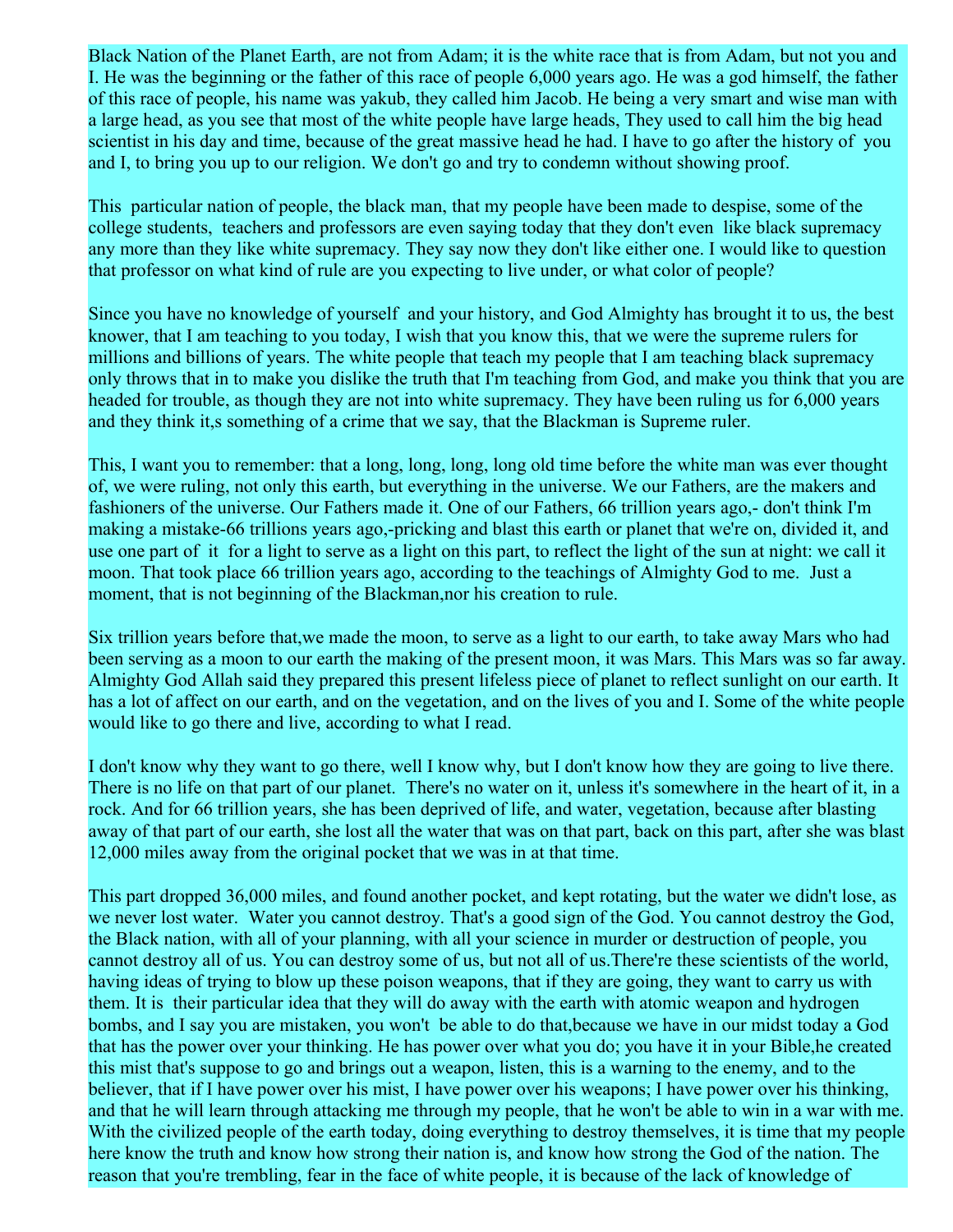yourself and the God of you and I, and the god that created the white man, and that people,and the limited knowledge that they have which is six (6). You have no right to fear white people today; to accept the truth, we are the winners; we are the victorious people; we will rule. We have been hear a long, long, time. It was a black man by the name of Yakub, 6,600 years ago who grafted the white race out of us. They are from us. They have tried to cover their birth and their father and their mother by saying that they came from sea life; then, if they came from sea life, then sea life is their god, or their father, or that they're from animals. They would rather say that most anything is their god. They don't like you and I, because of the very nature of which they were created. We can't look for brotherly love from a man that was made to be the enemy of you. You can't look for it, don't expect it. I am not angry with the white race because they hate me, they was made to hate me. We can't get away from that in which by nature we are.

So we have hear six days in the Bible that God created the heaven and the earth, we have six periods in the Holy Qur'an, and other periods that divided into six, that God created the heavens and the earth,but what you have in the Bible there, dated back to 6, 000 years ago, means this; That it had taken their father, Yakub, 600 years to make a race out of another race. He was grafting out of darkness, or out of the Blackman for 600 years, to bring out a complete white man altogether different by nature than that in which he was taken from. These are facts that I defy your colleges or university professors to dispute. There are so many of you whispering, going around saying," This old story, we all are from God; we are all brothers; we all are alike." I say to you my people, stop telling other than the truth, you are not like white people. You can't deceive God, nor can you deceive anyone whom God have opened His heart for understanding. You want them to think that you are in so much love with them because you have been made like that by them. You fear them because their fathers put fear in your fathers when they was babies. And now that you have nursed from your grandparents breast which has come down into the breast of the present mothers of the black people here, and every child that they birth has a trembling fear of white people. I say to you my friends, this will get you hell. What I would like that you do: come to Allah and accept Islam and that fear will be removed. You will not have any fear.You fear because you have no knowledge of that which you fear. Again I say to you, that these religions that are burning out or being born, so numerous for the last 6,000 years,it is due to the fact that Almighty God Allah did not try to teach or further His religion after the birth of the white race, because He had agreed to let the white race rule according to his own wishes. As you would find it in the Qur'an and you will find it in the Bible where that Adam was given authority over everything to rule it, that was the white race, bringing into subjection everything of life,even the fish of the sea, birds, animals, everything,all men other than their own race, they have accomplished that. And you have to give them credit, that they have done everything that the book said they would do. They have forced the black man to bow and submit to their rule for the past 6,000 years,and they have trained and made wild animals birds, sea life to submit to their rule, everything has submitted to them,but the God of heaven and a circle of scientists that they could never get into that circle, which is left to start a new world for the Blackman.

I hope that you won't think hard of me for digging into these roots,but it takes these roots, pulled up out of the dark to show you yourself. You have heard probably that the truth shall be told, though I have read too the consequences of telling the truth in the last days; we're suffering that consequence,because 20 million blind,deaf and dumb,people here, spiritually blind, deaf,and dumb, is worth the life of myself and even a portion of my followers to bring in to the life of truth, but nevertheless the Jesus did not tell you what that truth was, that would make you free, you don't have it there, no. He could not tell you at that time, he was 2,000 years ahead of the time when the truth should be told.

We're most hated because we have the knowledge of such truth. No man that is in power wants to be taken out of power and authority, and be replaced by another, no. But it is time.

I think that God has blessed the white man greatly. I think the white race should be willing if God would tell them to stick up their hands and let's go now. I think they should be willing to go.

 In America where that they came, killed off the original settlers here, the Red Indians, who were exiled out of what is know as East India today, 16,000 years ago,that was 10,000 years before there was a Caucasian on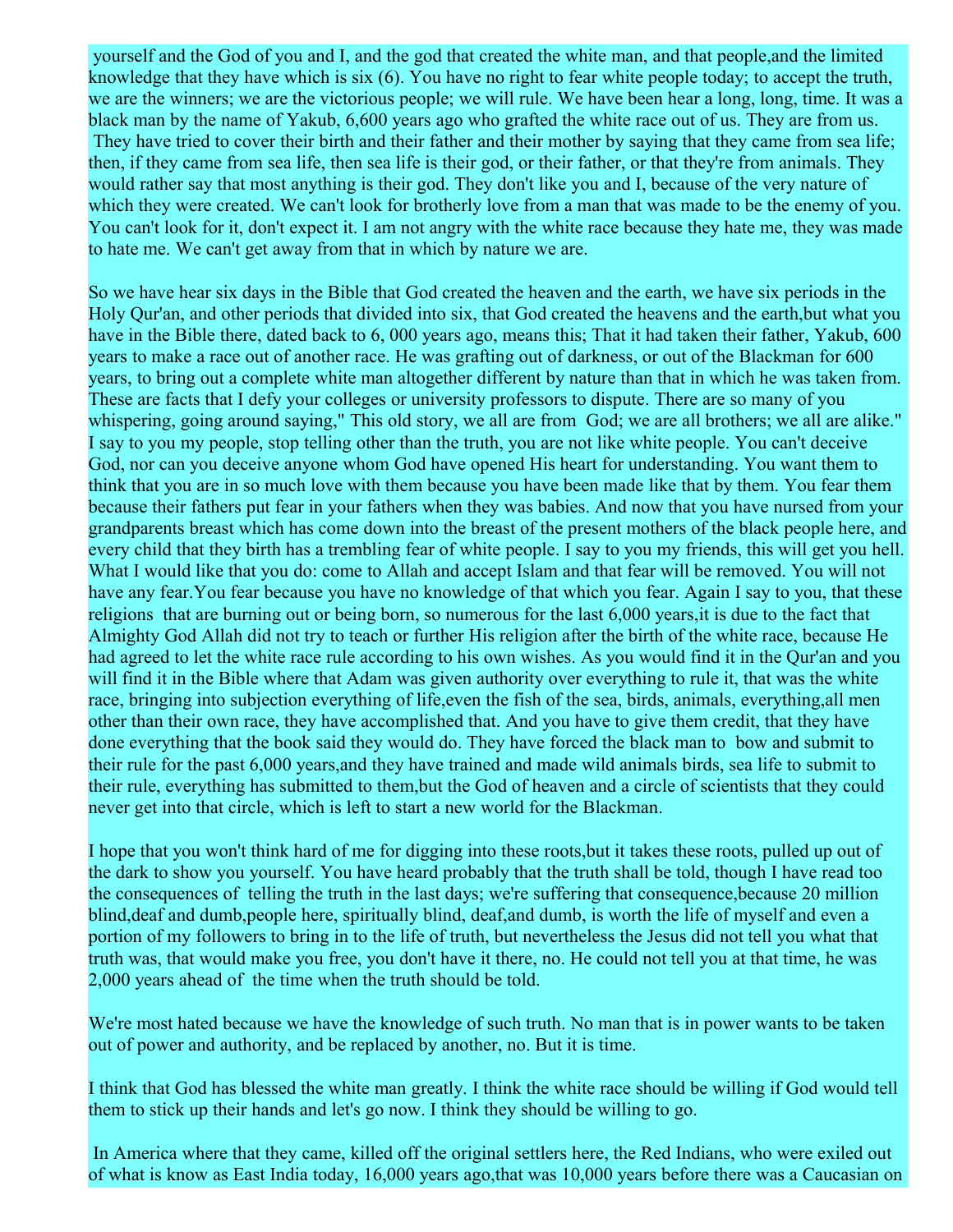our planet. They came through the Bearing Straits over that ice and started making a home here in the Western Hemisphere. At that time the Lord God,Almighty Allah said, they referred to this part of the planet as a prisoner island, because this people, the Indians, Red Indians. They were disobedient to Allah,and to the law of God, and refused to accept Islam.

Islam has always been the teaching or the religion of God, but not always under that name, but the meaning or principle of belief and practice has always been the same: We believe in one God. We submit to that God, entire submission to His will is Islam, that's what we call Islam. And that has always been among us. We never disobeyed Allah until Yakub made a disobedient race of people who would become and did become the very enemy of Almighty God Allah, and his people. Then they began to take us away, stripped us away into their evil disobedience and today now they have all but 90 per cent of the people of the blind population, I should say, disobeying God Almighty following after their own evil ways and other gods they have set up besides Him claiming or giving that god which did not create anything,and who has not the power to guide or the power of mercy and love for those who would follow- giving them the glory and honor that they should give to Allah.

I say my friend, this may be stinging, but it's facts. As I don't get out to teach very often, but on such occasion as this wherein that I can speak to a thousand, ten thousand of you, I would like to speak with you and give to you the truth.

The Original Man, the first and the last: Go to Asia. Go to Africa. You don't find nobody running around there, unless he's a Christian missionary, preaching the end of the world. They don't have that particular nature to say that such and such a time, that we black people here in Africa and in Asia will be destroyed by God No, it is Europe, it is America, it is the Christian people who preaches the end of the world. It is those people for whom the end has been set.

 Their time was limited to live on out planet earth when they were created. It is the white race,that have a certain time to live,and that is 6, 000 years. And the black people have no beginning on our planet, if it is,why? We don't have a birth record of it. And they have no ending. As I say, you can't destroy us all, because we always have one among us who is waiting for you to just [attempt] evil acts to destroy us, and that will be the end of you.

The Judgment of the world is so close, I'm forced to tell you what I am telling you. The Black man of America is so dumb and so helpless, that he is a prey in the hands of the white people. He's easy to forget his own hurt. The white man can kill all of his family today, and tomorrow you will shake hands with him. That's right. He has been made an absolute living coward. He's so humble and submissive, and so dumb and ignorant, that the whiteman can use him for anything he wants. They want the whiteman's friendship, and they have been working on it for four hundred years, and they're just as far off from it today, as they were four hundred years ago.

 Look in Mississippi today Look in Philadelphia, look in Chicago, look in New York City. Look in all the cities of America,and you will find your brother's head bleeding with knots on it, from police brutality, and from any whiteman who wants to beat him up.

Due to the fact that he's humble, he's scared to death, he won't put up a fight to protect himself, and the whiteman is like the wolf. He don't care whether the lamb submit or not. And he don't care whether the man likes it or the lamb likes it, he eats him just the same.

Now today under this hypocritical integration, the white man desires to deceive the negro further; pretending that he is is friend, pretending that he wants him now to enter our society, be a member of us, why, because he hears Allah's name being mentioned a lot. They don't want you to come to Allah, they don't want you to believe in Islam. They are against Islam, they are against Allah, they never did teach your parents and my parents nothing of Allah nor of Islam. They didn't teach our parents their own religion.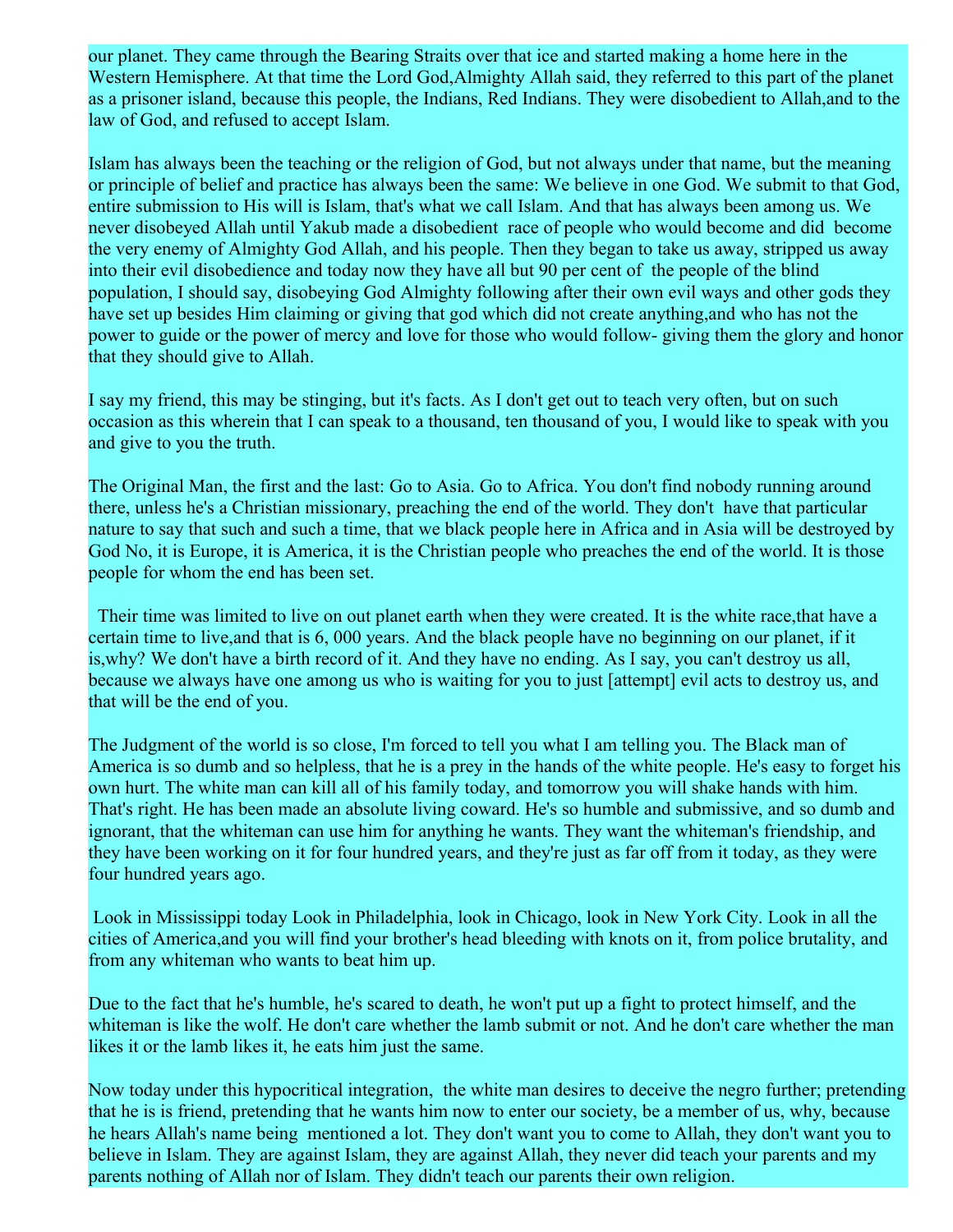Three hundred years,our parents was under the lash and burden of slavery, that they was deprived of any knowledge of God, or scripture of any kind. They deprived our fathers of reading and writing, which is the art or science that is used to conveying our ideas to others, you were deprived of.

 Less than a hundred years ago he permitted you to go to his church or rather in a church to yourself. And you have been segregated from them ever since. Now today, he says ," let us take him in our society " for what? What do you want to do with him? He don't look like you.

We're watching you; we know what you want to do with him. You want to take him to hell with you that's all. I say that's to bring you out the real raw truth.

The white race was not created for the hereafter. They were created for hell , and hell for them. You have it in both Bible and Qur'an. That's why that their world is coming to an end, and that's why God tells you that He will make manifest the man of sin in that day and time, at the end of their world. And you would be told then the truth of this people. That they were not created to be the people of God, of truth and justice, they are created to be the enemies of God, of truth and justice, and of those who believe in a God of truth and justice.

 We the Muslims, here in your midst, we believe in Freedom, Justice and Equality, the truth of God, and the truth of his prophets, and the Scriptures in which God gave to those prophets. We believe in it. We believe in Jesus, we believe in Abraham, we believe in Moses, and the Scriptures in which they brought to us,the people.

We don't believe Jesus is anymore a son of God than you or I, who are the people of God to the Righteous. This is a scandal that they have made you to believe, which is absolutely other than the truth, that some spooky something went around Mary,talked to her and after the spook left her, she was pregnant.

This is the base of the Christian belief, that there was a miraculous life and death of Jesus.

 I say my beloved black people here this afternoon, cut that out, that is all false, Joseph was the father of Jesus. No spook makes flesh and blood. Jesus was flesh and blood and his mother bared him in pain, and he had to go nine months before he was born like any other normal child, and he died the death of any other man.

That is something that you don't understand.

If he has rose from the dead, and became a man again, then why haven't you and I seen him? For 2,000 years we haven't met up with that man.

You say he's gone to heaven. What kind of heaven? He didn't change from nothing but the earth, and if he's going back to heaven, he went back to the earth.

He didn't come from no other planet, there is no other planet that you and I can live on,or be born on, if we were born on the earth. We can't go to no other planet and live. That's foolishness to talk such! We did not come from there, and we're not returning to such. And there is no such thing as a Jesus and a God standing on any other planet looking at you and I.

The God is here on this earth. This is the God where you and I live. This is the heaven! This is the hell! Hell and heaven is not a certain place or a particular place, it is the condition of our lives. You won't be able to come through no tombstone, or even through the dust, because they don't come back after they go there.

We have had life, the last for trillions of years and never have anybody returned from that earth that went back to it. When you go back to the earth, you don't rise anymore.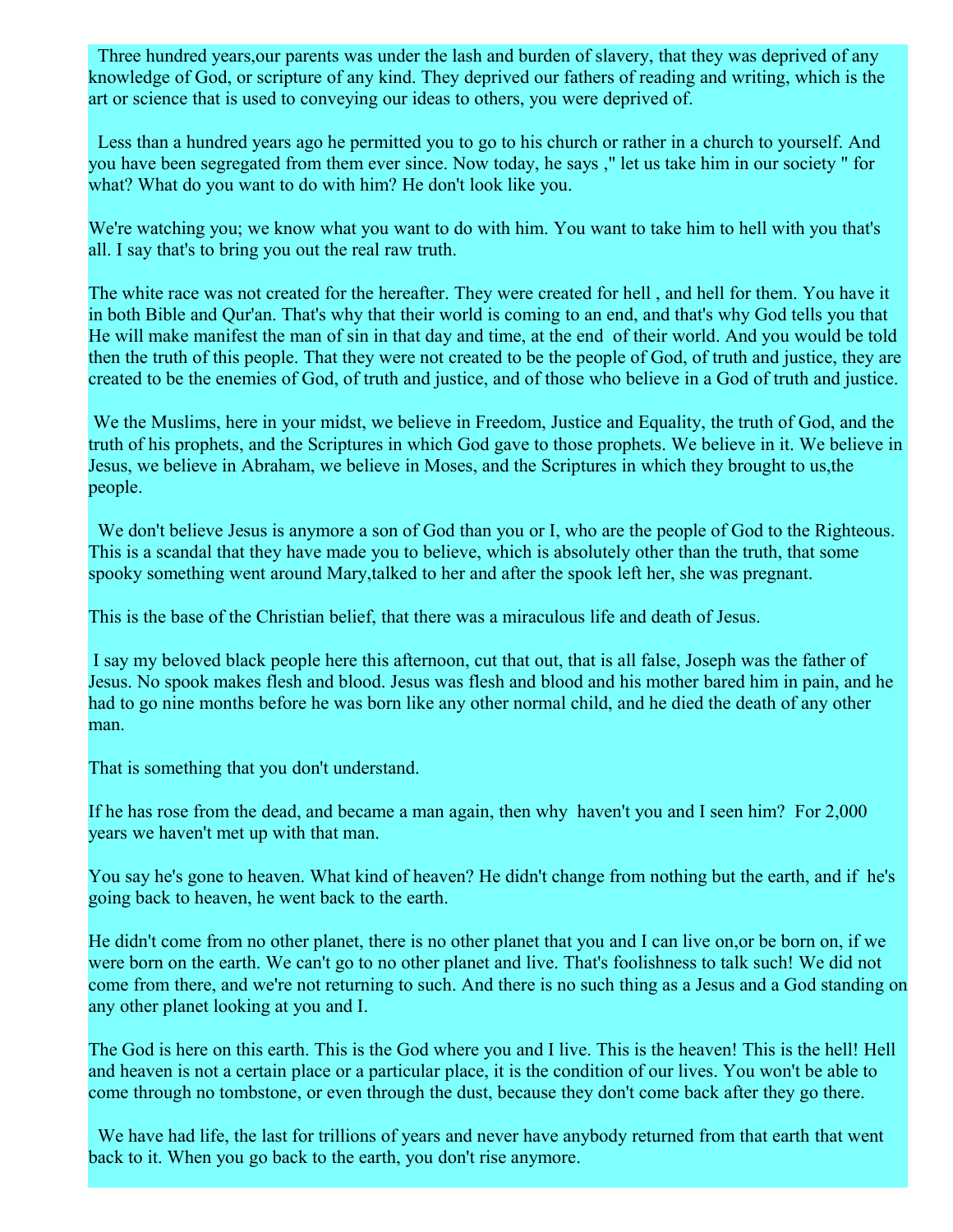You say, oh yes I believe it. Okay, let's pick a simple example: There was a ship [that] sunk at sea, a submarine blasted it, and all the solders went down in the sea. Alright. Didn't nobody go down there and pick them up and bury them did they? They had died right? Okay, The fish ate them or some other sea animals. And maybe you caught one of the fish that ate some of these soldiers. And you ate the fish, and now when the trumpet is blown where is that soldier coming from?

Your limited knowledge of science makes you destroy yourself or cause much harm to come to you.

You say alright, you're on land alright then, suppose a wild animal ate one of you out here on land okay, he finally dies and his carcass go and then enrich the earth, and fertilizes green grass, a cow or a sheep or something come and eat that grass. Then you kill that animal and eat him, where will they find that man?

Don't you wish for no resurrection of no dead because you have ate many dead yourself.

The resurrection of the dead only means bringing up people - mentally dead - or blind,deaf,and dumb as they call it.

 Blind means that you are too spiritually blind that you cannot understand or see the truth and distinguish it from falsehood. And deaf means your ears are so rebellious against truth, that you will not allow them to listen to the truth, And your tongue, or you're dumb because that you don't allow your tongue to practice the truth,and nor receive the teaching of the truth, therefore your tongue is like one that cannot even speak, because it knows nothing about the truth nor can it talk on the truth. So you're called blind,deaf,and dumb.

 And there is no such thing as the physical body coming up out of the earth, nor the physical form will take on a new voice.

You'll have a new body, from this old one,but it is like this according to the teachings of the Holy Qur'an , that it will be reversed instead of going into decay, it will go into use again, like an old tree that starts budding out new blossoms, or new limbs. This is what will happen to you that will see the hereafter. You will start growing into a new growth,which will take you back to your youth again, into teenagers, and you will remain like that if you live here a thousand years, because there won't be any decaying on the other side, what I mean the other side after the destruction or disappearance of the whitemans' world, there will be no decay in the blackman.

 Everything under this number six decays,because it was built upon that particular principle or nature, that it should decay and die away. I say again to you now the religion, all kinds of religions have been practiced.

 You say, "I don't want your Islam, I don't want your Allah". What do you know about Allah, and what do you know about Islam? Do you mean to tell me that you are so great, you are so powerful, you are so wise, that you will not bow to any other superior being other than yourself? When that you are living under the authority of a Supreme being over you?

 We only say to you to submit to the will of the Divine Supreme Being, One Who is wiser than we all, One more powerful than we all, One Who is hearing and knowing, Who is capable of reversing the whole of the creation,and reproducing it, and One Who is able to pass it out of existence and bring in a new one altogether.

You would not bow and submit to a man that has power to take you out of the earth, bring you into a living being, and have the power to remove you from the planet?

 Did I to say you that you are rebellious? Yes you are! You don't take time to learn. You are too proud! You are resisting God, because you have never been taught Allah and Islam by the whiteman.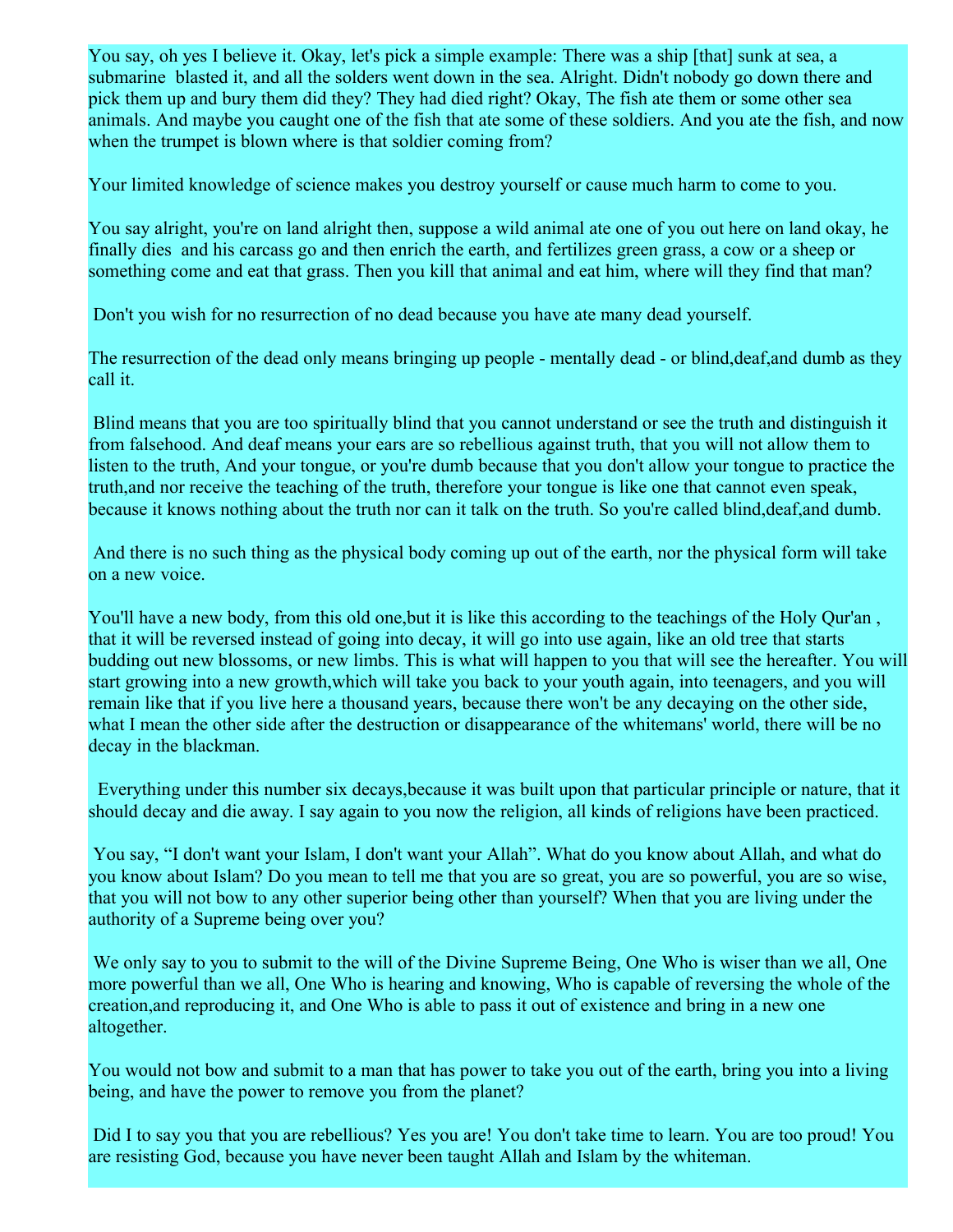It is against the nature of white people to believe in Allah. They can if they want to. We have a few white people that is in Islam, brought up in it, just like you have been brought up in the white man's Christianity.

 Christianity is a religion that the whiteman preaches. It is a religion that was organized. It is not the religion that came with God and the Prophets. It's a religion that they organized. And they organized it to their own satisfaction. And they certainly have been successful under it, but you and I have not. Why?

Why have not you been successful in Christianity? It is because you did not know the tricks that was in it. You took the wrong end of it. You're not successful in trying to play the whiteman's game of civilization. You're both two different people, altogether.

You cannot be successful in trying to integrate in white people, because they will destroy you. You won't destroy them, but they will destroy.

Some of you are so dumb, that you would like to be destroyed. But I say to you that the Black man is not what you think he is. You're looking at the one that has been corrupt, one that has been marred, destroyed. But I say, the real one, that you are from, you don't know him so well. We are this original people, and we are from the originator of the heavens and the earth, when and where it took place. We are from that particular Father.

And I say again and again, we are not equal, we are not born of the same father and mother. we are not the same people by nature the same. The white race a weaker physical people than the original black people. They came from the original black people,and through the grafting; they were made weaker. And by being made physically weaker, they were taught wickedness by their father, they weren't taught to do good; he taught them to be evil; he taught them how to murder and lie when they were even in the mother womb; he practiced on the nurse: told the nurse how to tell the mother lies And the lie went down into her baby. And the baby when it comes here,is born with that lie, and knows by nature how to lie and deceive others. That's why you have it in 8:32 of John, that the Jesus says "I know your father, he was a murderer and a liar from the beginning '' . This means Yakub.

Yakub's idea was to make a people to be the ruler of our people, or the people that they are from. And he taught his people to murder the black people, destroy them, and build up your own people on the earth. This, the white man has followed to both letter and the spirit.

At that time, when they were grafted out of our people, the population of our planet earth according to the teaching of Almighty God to me was fifty-hundred-million people on our Planet. Five billion people was the population when Yakub begin grafting the white race. And the white has caused that fifty or five billion people to come to this number today: forty four hundred million.

They have destroyed six hundred million of our people since they have been on the planet, and they are still destroying them, They were made like that, you can't blame them, you have to blame yourself.

 Their father was the one that made these people murderers. When they can't murder a bird or can't murder some harmless animal or murder some harmless so called negro, they murder themselves. They are born like that, they are great deceivers.

. Yakub had to deceive the original fathers to get them to bow and to become clean for his grafting, so he lied to them. He told them that if they follow him, that he would make them make the other people work for them and give them gold and what not, set them in heaven and everything, and therefore they followed Yakub. and Yakub was after enough of them to graft this race of people from them..

He had taken 59,999 people out with him and he made the 60,000 on the Island in the Aegean sea, where he started grafting 6,600 years ago, and after 600 years- though he didn't live 600 years.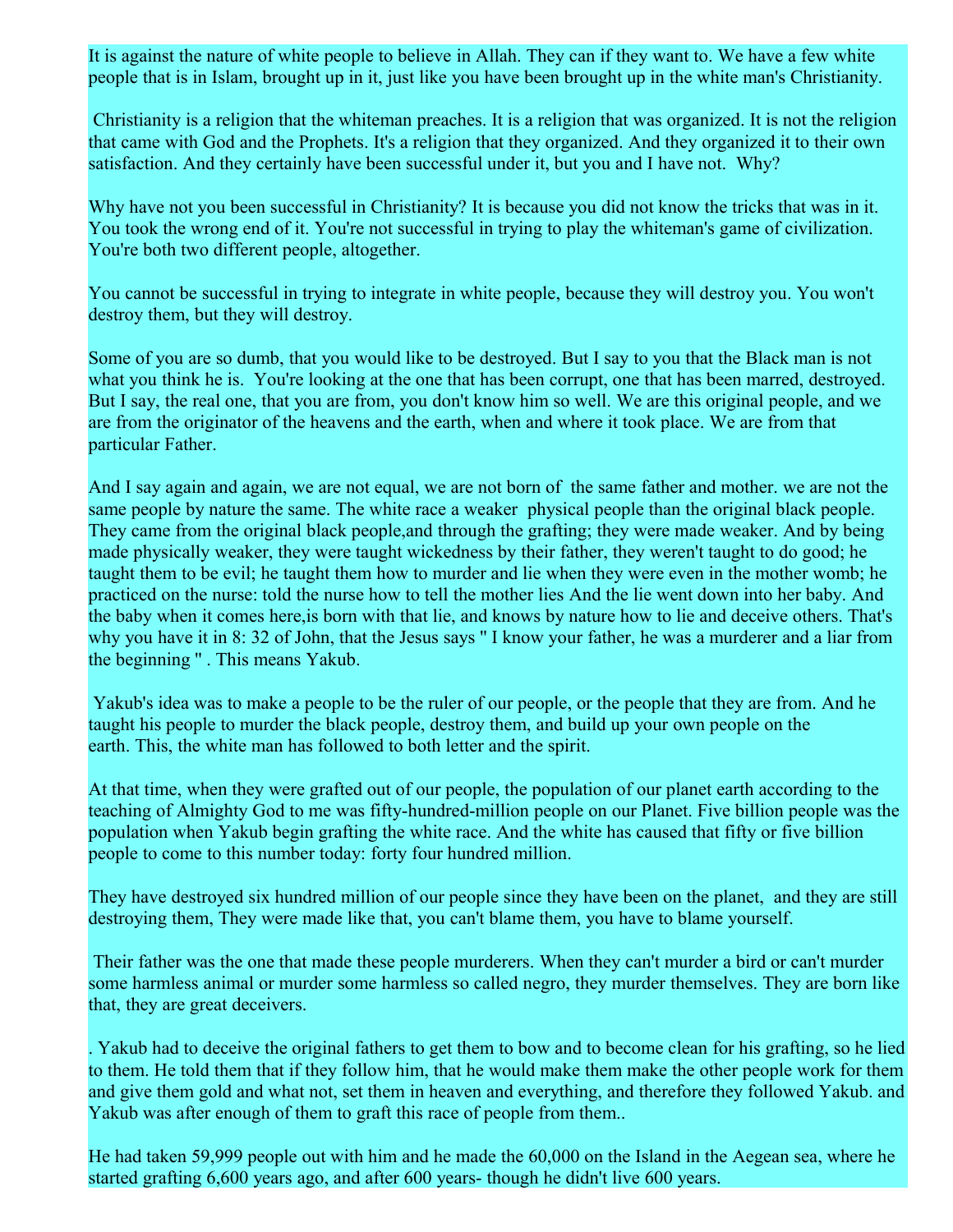He only lived 150 years, so Allah taught me. And after that time he had this before coming back to the main land of Asia, back into our civilization, pale white,blue eyes,and ready to start trouble,and they did.

 For six months, they had made so much hell among us, that the King at that time had to call the army in to take them out, so that they could have peace. They made our people fight each other, they would go to the home of one, and tell him a story on another, and divide them as he's doing today.

They have always lived on divide and rule. That tactic they have always used and still uses it. And it is just a matter of time that you wake up and understand the teaching.

 It is not that we, I said, can't live among them. We that know them. We can live side by side with them; we're not going to bother them ,we know them, and we just ask them to leave us alone, that' all.

You that have no knowledge of them, naturally, you are going to have friction with them every so often, because you don't know them, nor do you know yourself.

 Now after this, we had this to happen: They were herded together and they were, then, put on their feet to go and try to get into the continent that you call Europe today.

They put them on the Arabian desert and walked across that hot sand. Many of them died, but a few lived. They went into what you call Europe today. They were stripped of all the literature of their fathers. Our fathers brought them back, put them away in vaults. And they came and give to them skins of animals, so that they could have something to wear to cover their nakedness. And they taken our clothes away from them, that they should not wear the custom of the original people.

And that they went into the hills,cave sides of Europe with nothing to go on as guides. And without guides, and after a few years, they became savages. They dug their caves, and they found caves. They lived in caves, and they went about the country-side, or the hill-sides killing wild animals, eating them, and eating them raw, and what not, taking their hide to cover themselves from the cold winter of Europe.

 This went on for 2,000 years until the birth of Moses. And this people, they got so far savage, they didn't teach their children when they were born to walk on their legs. The child comes here, he started growing, he kept growing and kept growing and then at the birth of Moses, in the hills and cave sides of Europe, they were walking on their all fours, 4,000 years ago.

 And Moses civilized them. Brought them up. Stood them up again. Some of them refused to follow Moses. And The Holy Qur-an said that Allah cursed them and caused them to become apes and swine, monkeys and what not.

And so this is the curses that befell Yakub's civilization, for being disobedient among the Holy people of the Islam world.

 And they were cast out and was punished. They was exiled. And after that, they came back among us, and since that time, they have gotten such strong power among us, that they are now ready for a Holy war.

They are ready to contend with us that they can rule self. But this was understood before they ever were created.

 It's all written in a book, what they will do, and they're not doing anything other than what was written of them. Therefore, being wise, to what they will do, and how they will do it, the black scientist today are lying quiet as though he's dead, waiting for an opportune moment to rise up and do his work.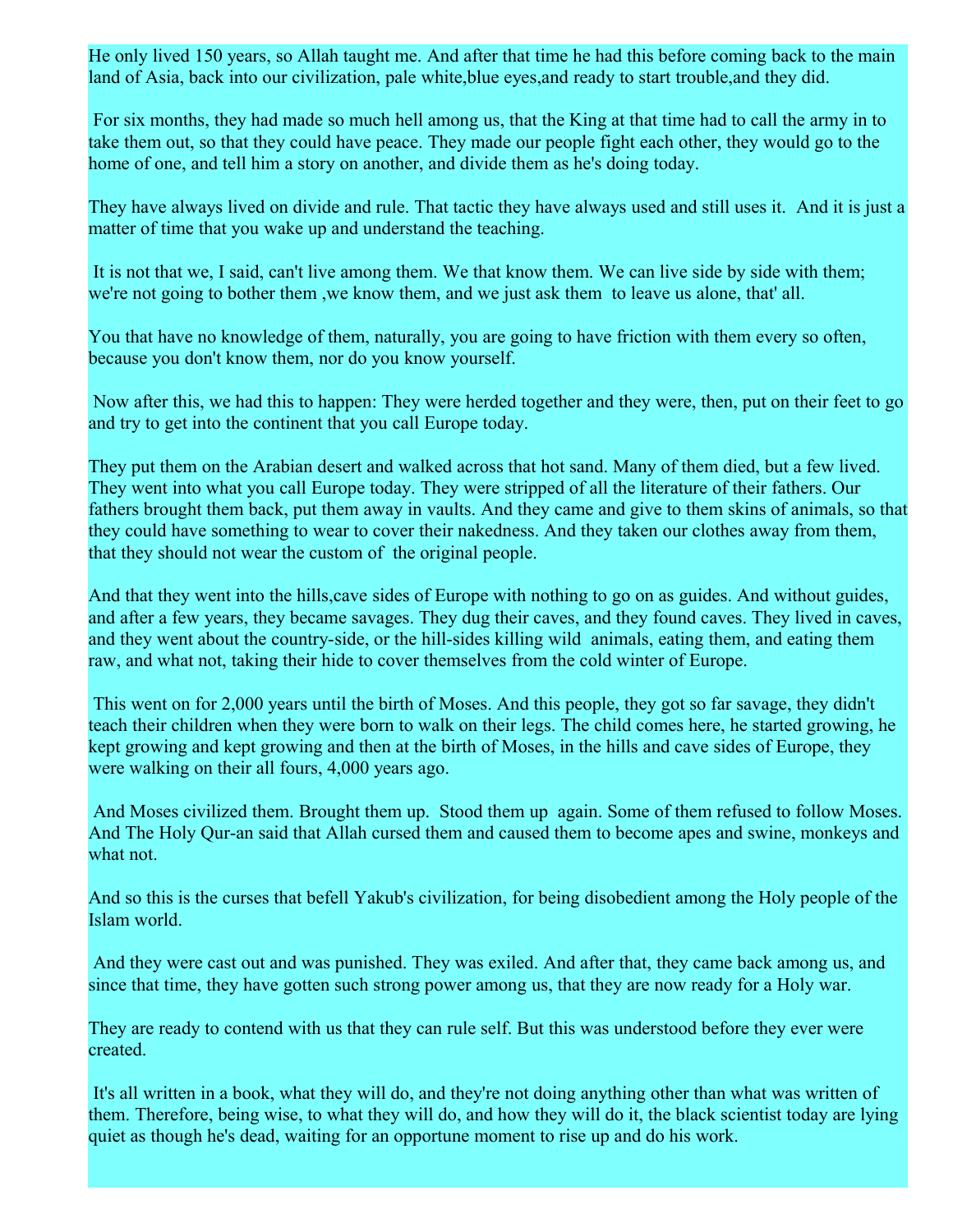You won't kill them all. You will start but you will stop. You're going to the Moon? for what? You can't hide there. You want to go to Venus? You can't stay there. You can't go to Mars, it's too cold for you. Venus is too hot for you, and the Moon is without any life whatsoever, and you can't stay there unless you carry enough of this atmosphere to live on. You've got to distill all your food from the earth to eat. And even if you was on Mars or Venus, you couldn't eat the food there.

 Every Planet carries its own weight of life or its own kind of life, and you and I cannot just adapt our lives with that life on that planet. You can't drink the water on that planet it will kill you. You have to confine your own life to this earth where you came from. And I don't care where you go, you will finally return to this earth, if you have to drift back to space, you'll come back to the earth.

 You must know today the time is at hand, and I must tell you, it is my people that I'm after. They are the ones that are dead. They are the dead of the Bible.

The whiteman is all wise to all that I'm saying. I'm not trying to teach him. He knows. It is you that don't know. I'm not trying to force you to follow me. I'm only trying to tell you the truth. You follow whom you please.

 Allah can do without you. We have oceans of people on this planet, and if you never join on to them, they will never miss you.

Christianity versus Islam: Christianity as I said, and you can bear me witness, is an organized religion. It is not a religion that Jesus is the author or founder of. Jesus knew nothing of Christianity in the day he was living. Christianity came after his death.

Jesus was of the same religion that I am teaching to you today, Islam. Jesus was a Muslim. He said that he came not to destroy the law of the prophets. Then they makes sense over here where he says in the older times; he said, "an eye for eye, a tooth for a tooth" meaning, Moses' law taught them that.

And for you, now, if he smacks you on one side of the cheek, turn the other, knock out your tooth go ahead and give him another tooth to knock out out.

 This was the slave-master's way of making some harmless slaves. He didn't want the slave to strike back, so he tell them that the book say this: "You shall not throw railing for railing" They even tell me now, "Why do you teach them to hate us?" They never say why I'm teaching to hate that they call hate. Then you are wrong. You shouldn't do that if the whiteman have did that, then you should not do that yourself. You should bring about love among us . But I say that all the while I am teaching you, they are giving hell right on. They can't do any better; their nature don't teach them to love you and treat you like they treat themselves.

And you, being an original Black person, you yourselves cannot, by nature, be one of them by no means, unless that you are made into them.

Again, I say, you are a fool to want to go and be just like your slave master. You are a fool to want to destroy your identity. You are a fool to want to be equal members in their society, when you are not. You cannot demand the slave master to give you equal recognition,when you are not. He's the master and you are the slave. You can't do that.

You cannot demand him to give you fair employment. That's his job. He made it, and he do what he please with it. He will take his own people if he wants them in front of you, and any other nation will do the same.

What you and I should do is go make a job for our people, and for ourselves. But we are a bit lazy. We don't want to work and produce work for our people. We want to beg other people.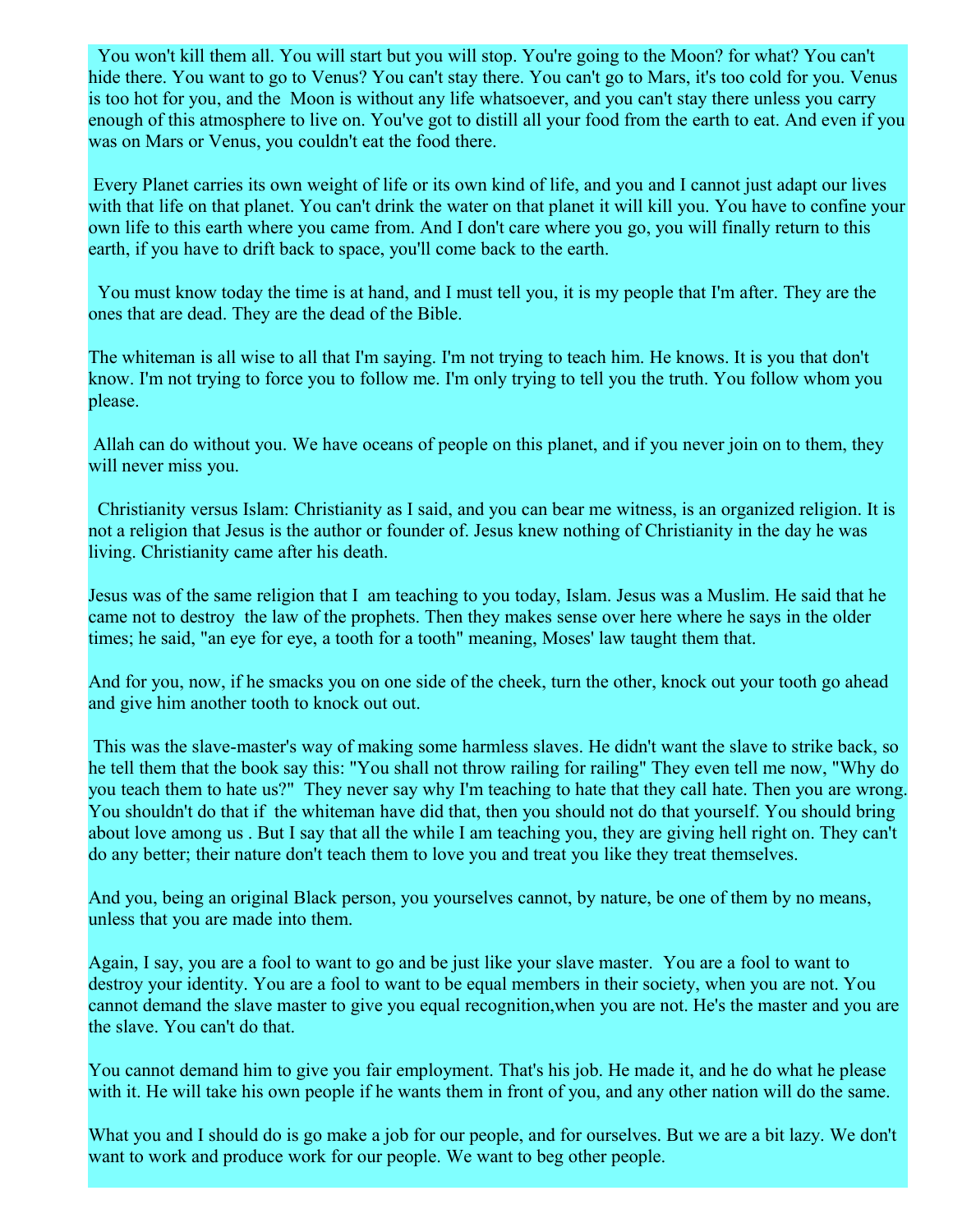I say you are well able, educators, to produce employment for your own people if you would unite, and get to yourself to do it.

 You cannot, with 20 million people here, depend on the white race, white America, to produce or create jobs for you and build your needs, build houses, farms for you, everything that you want, from a pair of socks, to a hat on your head, he has to produce.

I say this thing is not going to last forever. Even it they wanted to do so, it won't last forever.

They are now a great people in population, and you are like your fathers was in servitude slavery, begging your masters for bread, begging master for clothes, begging master for a shovel. If you are turned down,you should not think hard of them, think hard of yourself.

For one hundred years, they have said that we are free, though I know,you know, that you are not freed in deed, but I say, they said that we are free, lets try and exercise some of it.

Go to the master and say "Let me go from you, help me to go from you, and help me stay from you."

A lazy man don't ever want to go out from a house that he can get away with or get along without work.

Most of our leaders don't want to go to work or put their people to work to build a man's world. He says, "I'm just as much a citizen as you. I am entitled to this." That's a coward talking to the father.

We know that we are not equal in sharing America. Why should we boast that we are.

We know we are not citizens. We could not be citizens unless we were white people. We are alien. We were brought here, not to be made citizens of this country, equal citizens with the white man, nor to receive equal justice. We were brought here for burden bearers. And you are fighting them today to try and force them against their own will and against the very law of nature, to accept you as their equal, and share with you equally in all they have.

This is against the very law of nature. They can't do that. And you would like to destroy yourself into yourself, by marrying into them, and they are not going to let you do that.

There is no intelligent decent white people who wants a negro as his son-in- law, or daughter- in-law. And there is no decent and intelligent black, man who wants a white son-in-law nor a white daughter-in-law.

 Being ignorant of yourself, and like many other African people that the white man has destroyed by going into them, destroying their identity as he have you, he had a better chance at you because you was in his house.

As I say, 85 per cent,as it is said by certain writers, 95 per cent of us is destroyed by the white man's blood.

 You thinking that you are going to get up to his equal by opening your doors to admitting him in. You're only destroying yourself. He's wise! He don't intend on destroying his people, not with your blood .

The White Camellia, and the National; party in National Party in America, the Ku Klux Klan. I don't blame them for wanting to keep you out of their family. I don't blame them for not wanting the integration law to pass, because they know what will be the results. I don't want it myself. No. I want separation. Being eaten and destroyed by a people, and then I should say to them: that they teach me for the the purpose of destroying me? No. I want to leave you.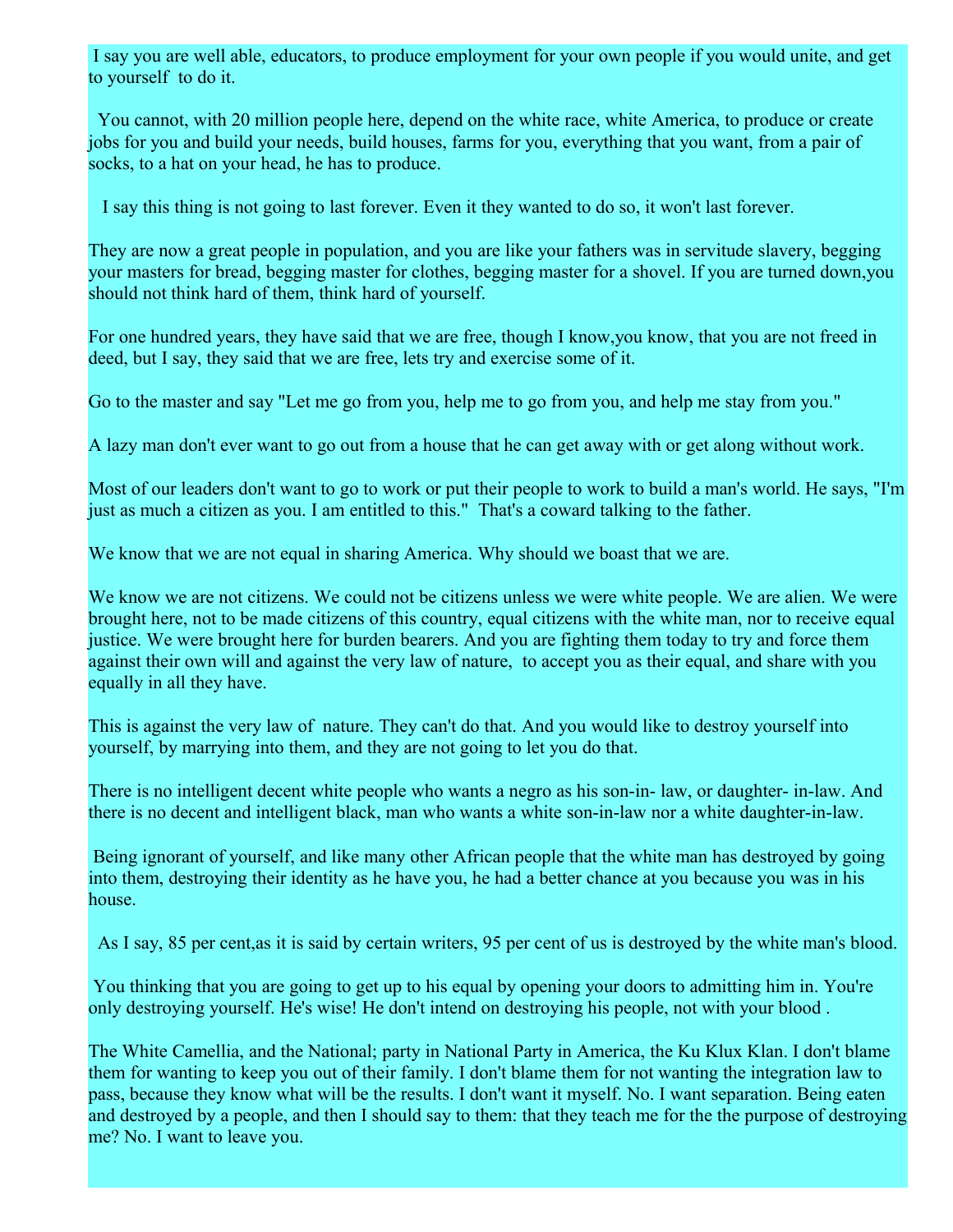We can't get along in peace. We have given you an example in Los Angeles of the white man's very nature. We tried to be at peace with them. We go unarmed, and they don't like that. They pounce upon us like wild animals out of the jungle, and start shooting us up, even in our Temple. Killing one, and wounding five or six others,one or two permanently.

 They want to take care of you in their hospitals with a bullet through your body, or a vast artery, or the spine. They would rather take care of you there cripple, make make mock of you to have you remorse, and they say, "there's a nigger I shot", there's a nigger I killed, there's a nigger I beat." I say to you and I, as Moses said to the Hebrews, under Pharaoh, up, let us get out of here.

With the whiteman's anger in the south and his hatred of his once slave, that he don't want him even to sit on the seat besides him.

How can you expect that red sun-burnt white man with one side of his mouth turning his mouth dyed with brown mule tobacco, to be so friendly with you, to take you today as a brother.

The Federal Government has to send an Army to permit one even to get into his school, I say to you my Brother Meredith you was a fool.

 I say to the government, if you have to send an army to put me in this school, and to watch me to keep him from killing me, what will he do after you leave?

They're called ignorant. No intelligent person would take such foolish chance. I go to your door and knock on it and you tell me " No, don't come in my house." I say to you, thank you, I will go away. I will not go out and tell the police, " Make him let me in his house, I'm suppose to go in there." No. I would be ashamed to tell the police that. Some of our people, lying down on their restaurant floors, and coffee shops, begging and praying . " Let me have a cup of coffee in here with you. Let me have a sandwich in here with you, Let me have a meal with you."

I am ashamed of my own people, for being so ignorant. The intelligent way to get a person to respect you , is to first respect yourself, and others.

Islam, the natural religion of man, is the only cure for the so- called American Negro. It puts a sense of dignity in that man. For the first time you feel like a man! For the first time you feel like you should not beg other people to do that for you what you can do for yourself.

And for the first time in your life, that you find love in your heart for yourself and your kind. You love your people after Islam.

But Christianity divides you. We are the results or victims of Christianity. Who made us spiritually blind? It was white Christians who went after our people and put them in chains 400 years and brought them here. Some of us say that Christianity is God's religion and it's Jesus' religion. So foolish a thing Christian beliefs are based on three(3) gods, is based on life after death, based on Jesus rising from the dead, and had a miraculous birth and death.

This you have to believe before you could ever be called a Christian, or believe in Christianity.

This is contrary from the God's own nature, I am thy God, and me and me alone should you serve. I know no other God. I am the first, and I am the last. It is written, in the birthright.

Alright then, how can you say that he is the god, His son is the god and His holy ghost is the god? How can you say something like that?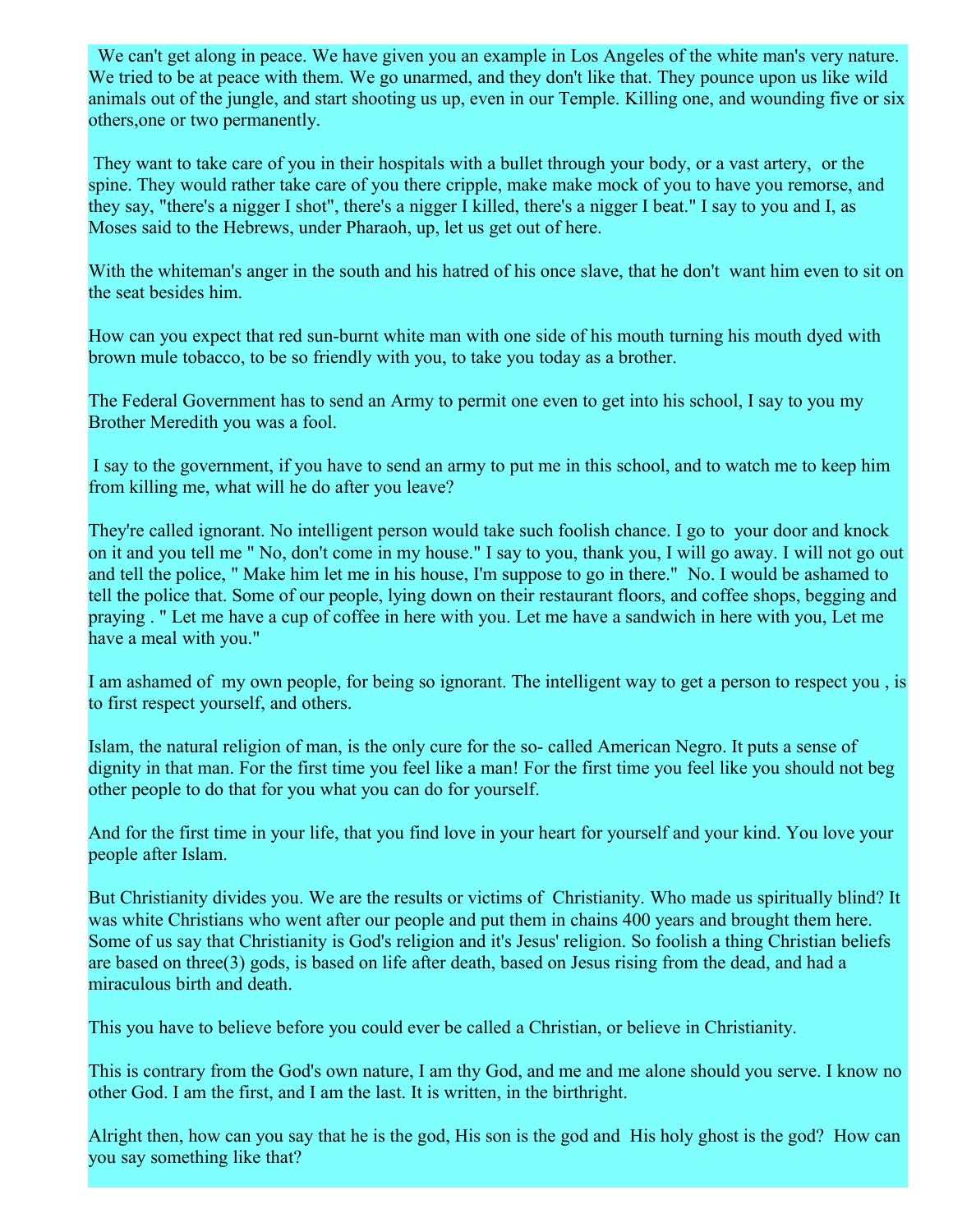There is no such thing as Jesus was the equal with God. How could he could be equal with his own maker? He admitted that he was not equal with his Father. He admitted that he had no power, but that which he would be given or was given to him from His Father.

 He said I am not His equal, no I am from Him. I am His servant. Think over that. And I know nothing,only what He has given to me, and I can do nothing without Him.

Here you come saying he is the equal. He was in the day, and all the like of that, when the God was present. Was Jesus here when the heaven and the earth was created? No. He was from that Father, but he was not the equal in making the universe with his Father.

The universe was here when he was born, like us. And he knew not how to build a universe, but my Fathers built one. And my wisdom and understanding has not went that high yet to understand how to take my will, and put it into space, and start a planet to swirling out there in a pocket, and create life on it. No, I can't do that, but my Father did that. And Jesus did not do that. Jesus was no more than Abraham or Moses. He was just a prophet.

 He did his work and he prophesied that I go away; meaning, He will die like all other prophets. "But nevertheless, the Father will send you one to bring you into the knowledge of truth. I can't tell it all myself, but he will send you one. He said you should understand."

The white race has made them a little religion to catch black people with. Christianity, if you study it, you will find that the whole of its teachings is nothing but slavery. It's to enslave black people for the service of white people; That's all it's for. Attack me on any of it, and I will prove to you. I will lay your religion so bare, barer than your feet, to show you that it's nothing but slavery teaching.

There is no such thing as Jesus sitting in a heaven waiting for the final Judgment. He won't be here when the final Judgment come anymore than Moses or Abraham.

He's gone back to the earth, or rather he's embalmed, and he will stay there another well 8,000 years. They embalmed him to last 10,000 years, and that his body will disappear at the end of ten thousand years. And it will disappear at this very hour if air is let in that tube that he's in.

He's not alive, he looks just like he did the day that they killed him, but he's not alive. Go there and yell to him all you want to, he can't speak, he can't hear you either.

I visited in 59, the tomb Abraham, his wife Sarah, and this other woman Hagar, they have them over there . I also saw Jacob's tomb, there over there. But let me tell you one thing,you have been made to believe everything that you hear. without even trying to study it and examine it to see whether or not it was the truth. Just so as long as the devil say "here it is nigger," you took it for granted that it was the truth.

We have the emblem of Christianity as a cross, and a crucified man on it right? That is the emblem of Christianity, which means that the people who follow this religion will suffer persecution, they will suffer enslavement, they will suffer death under this particular religion.

 They will be bound in the power of the white man hand and feet. They won't be able to move their hands for their use. They won't be able to use their feet to walk to that in which that they want to. Their steps will be limited. They are nailed to the cross of Christianity under the power of the white man. Their heads is crowned with thorns, not literally thorns, but that particular ignorant knowledge of the truth, going through their brain cells, like a literal thorn being pricked into the brain. There you are, unable to think for self. Christianity deprives you of that. That's the thorns in your head now. You are stabbed through the heart, you are unable to feel the wounds, you died with grief and sorrow under Christianity.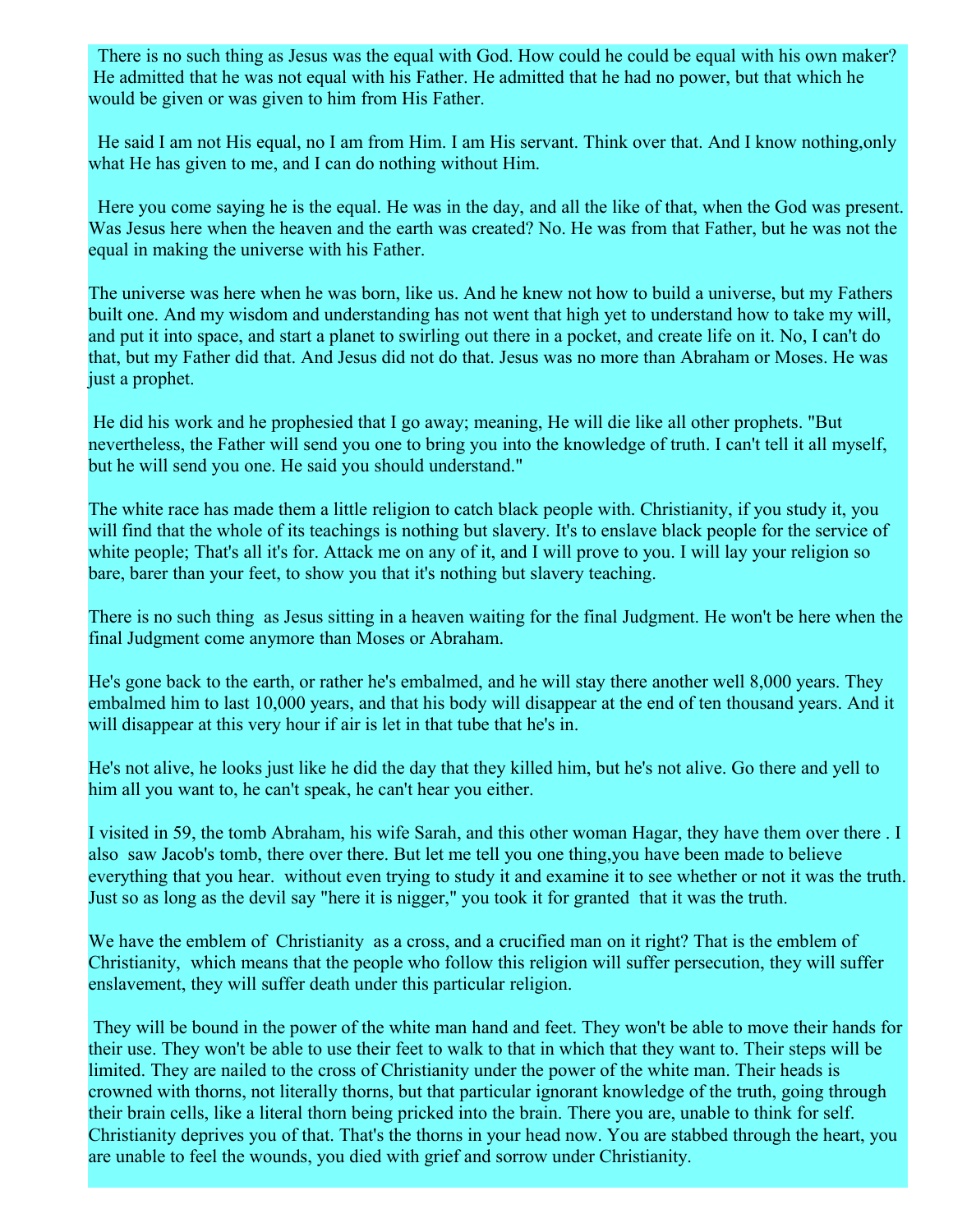Islam is different. The Holy Qur'an says, "He that believe in Allah and in His prophets, and in His book, keeps up prayer, pays the poor rate, there is no fear for him nor shall he grieve"'. And that is right. As soon as you believe in Christianity, it increases your fear.

So I say to you my beloved brothers and sisters the time is running on, but I must take a look at this first: If Christianity is the right religion, why must you use a murder sign? That ole cross on yonder field, an emblem,the Christians say of sinning or something like that.

 Someday, the Christians say, I hope you exchange this cross; for what,for a starry crown. I also say that with them, I hope someday you will change that old cross, to a starry crown.

We, the Muslim people, hate the death sign. We the Muslim people, worship God in the best manner. We take for our sign for a religion, the Sun, the Moon, and the Star. They call it the Crescent, the background is the red, it means the Sun. It means this physically, that the Sun gives the freedom of light and warmth. The Moon or Star rather, is a sign or emblem of Justice.

 In the physical world, it serves as a guiding thing for us in the night, and also the Moon she's in our flag, or in our representing our religion, as equality. In the physical world she helps the Sun to feed the vegetation at night while the Sun doesn't shine on it. She helps the Sun keep life in equal balance at her equator.

This is the magnetic power of the Moon on the Earth, and we call her a sign of equality, because she came from the earth, and now she's helping the earth and confined to the power of the live earth, which she was once of, and is unable to pull away from it, because she don't have the life to leave, now, no conscious, to leave,or to pull her away from there.

This is a sign for you and I and the wisdom that you and I should learn. You are a mentally dead nation here, in the midst of a live nation. As the Holy Qur-an say, "Allah will bring the dead from the living, and the living from the dead". You are a dead nation and a live nation. Now you can't leave this people until life has been infused in yourself. While you are dead you are rotating around this people, and can't get away from them.

This teaching is to give you life, so that you might find a sphere of your own that you can rotate in. So therefore we have a sign of our religion as the Crescent, I say you don't like it. Do you not like the Sun, do you not like the Moon, do you not like the stars, yes you like all of that because that's essential for your own well being or your own life. But without the Sun you couldn't live .And without the Moon's work that she's doing for the earth, her title waves would soon sweep us off into dry land; they have control over them if it was left loose. But the moon keeps the title waves reaching up at her; therefore, they are commanded that they shall not set over the bound or the bound is set in the ocean. And also the stars .We are asking America for freedom in deed. We are asking America for equal justice under her law of justice. We are asking America to let us build ourselves up as equal human beings as she has; build ourselves up in the world of nations as equal to the nations. We must remember my friends, that we have to go from scratch to get to that which is something, that which is salvation to you and I.

Don't look for integration, look for separation. You can never be successful in trying to live in the house with the white man as a member of his family, unless you're going to be his slave, and you and you fathers lived in his house for 300 years as his slave and now in a hundred years you are still in the status of a free-slave. You have nothing.

You have helped him fight his wars, you have helped him to build a great civilization that is absolutely not equal by any of his brothers, He's the richest of all his brothers, and he has the greatest country of all of his brothers. And you and I have helped them, and our fathers before us for 400 years to come into this great richness that he's enjoying. He has shot his own brothers down that he said was an enemy to us, to him. And then he has put us on our own brothers to kill our own brothers, and we did that [because] he said [our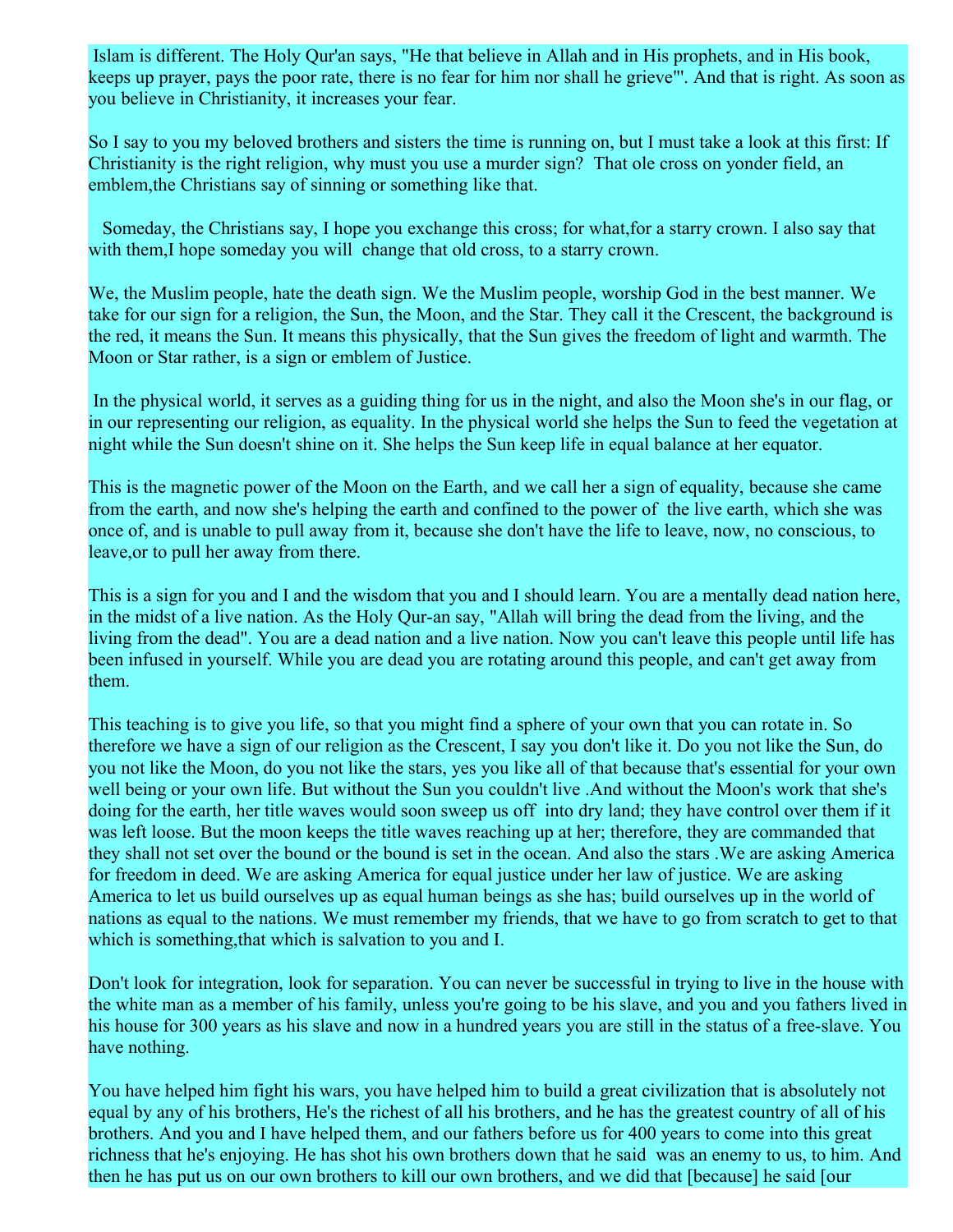brother] was an enemy of his. Now today I say, try to study for yourself,do you see any hope,do you see any future for 20 million so-called American Negroes in America for yourself, living as you are living, seeking jobs, employment that is created by the whiteman.

 Do you see a future for yourself,and your nation for the duration of your nation's life? Not under the same condition or in the same condition, begging the white man to go and create jobs for you to be hired on and pay out of his own pocket.

The Black man in America faces a serious economic problem today and the white race's Christianity cannot solve it.

You, the so-called American Negro, with the help of Allah can solve your own problem. The truth must be recognized by the black man. He himself, has assisted greatly in creating this serious problem of unemployment, insecurity and lack.

Before the black man can begin to gain economic security, he must be awakened from the dead and gain knowledge, understanding and wisdom which will enable him to follow my teachings.

Islam, and only Islam, will point the way out of the entanglement of "want in the midst of plenty" for the followers of Islam, the true religion of the black nation. He (Mr. W.F Muhammad, God in person) chose to suffer 3 1/2 years to show His love for His people, who have suffered over 300 years at the hands of a people who by nature are evil and wicked and have no good in them. He was persecuted, sent to jail in 1932, and ordered out of Detroit, on May26, 1933. He came to Chicago in that same year and was arrested almost immediately on His arrival and place behind bars. He submitted Himself with all humbleness to his persecutors.

Each time he was arrested, he sent for me so that I might see and learn the price of Truth for us, the so-called American Negroes (members of the Asiatic nation). He was well able to save Himself from such suffering, but how else was the scripture to be fulfilled?

We followed in His footsteps, suffering the same persecution.

 My people are yet sound asleep to the knowledge of the good that is being carried on for their deliverance. The whole world of our kind awaits the awakening, and our awakening is the last step in the Resurrection and Judgment of the world.

It is a sin that we were put so soundly to sleep. The end of the world has arrived, and most of us know not.

Our enemies' greatest desire is that we remain asleep.

My people fight and oppose the God of our own salvation. Allah chose for us Islam as a religion . He desires to set us in Heaven at once, on condition that we submit to Him and accept the religion of Islam, the religion of God and His prophets.

In the religion (Islam), He offers us universal friendship. And we who have submitted to Him know this to be true. We know white people have and will continue to persecute anyone who offers help to us, the so-called American Negroes (Asiatics).

 Should persecution or even death stop the worthy help that will save the lives of the so-called- Negroes? No,it shall not.

The so-called Negroes are absolutely friendless and have sought, in vain, friendship from their enemies, due